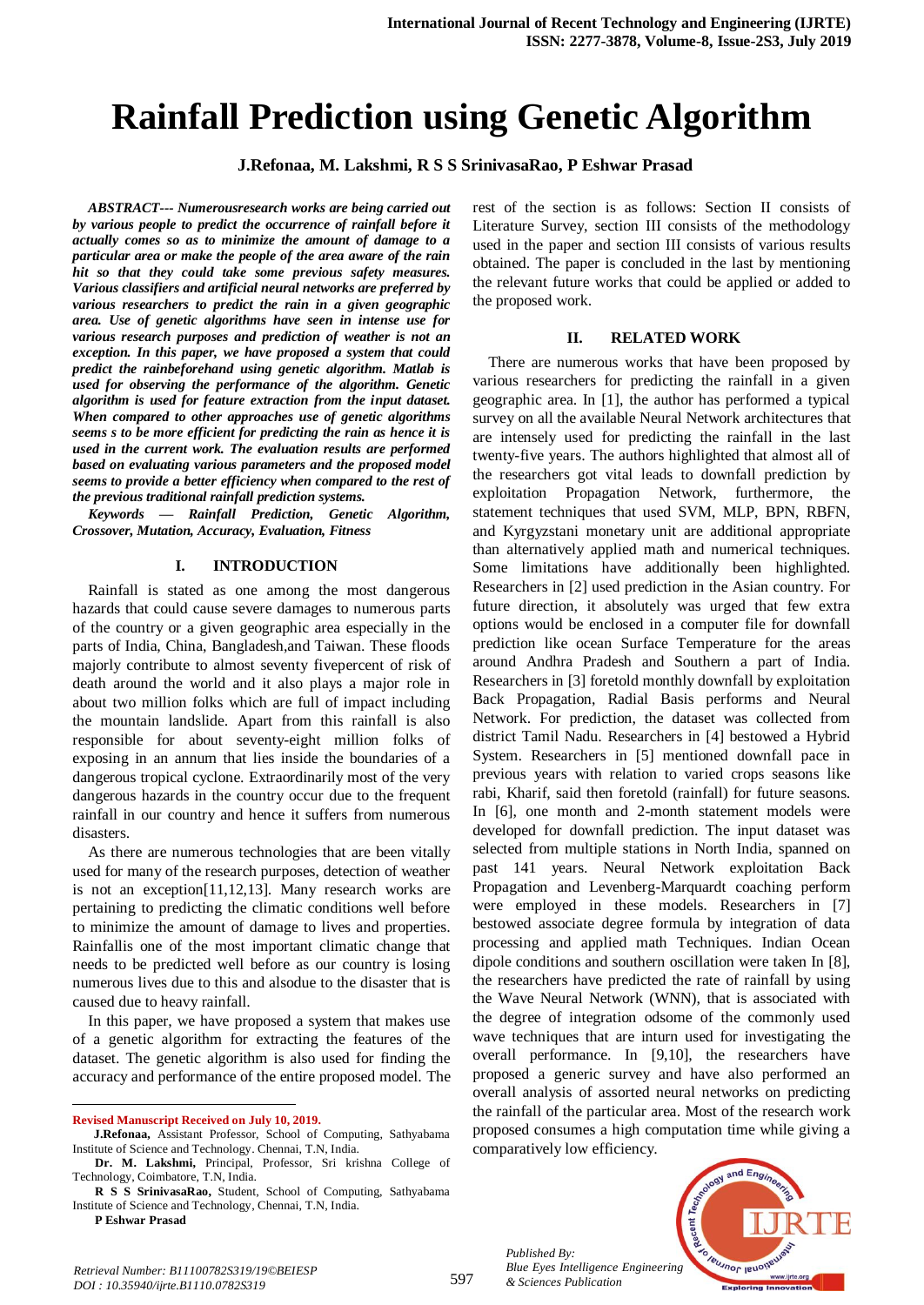## **III. PROPOSED MODEL**

Themodel that is proposed in the present paper is as shown in Fig. 1. The block diagram is depicted which shows the genetic algorithm that is intensely used in feature selection. The feature selected from the input dataset is used with the selected feature. The metrics are used to calculate the accuracy of the proposed model. The initial dataset is used to train the model for predicting the rainfall model.

Data processing is done for the given input dataset. The classification of the dataset is done using the back propagation method. The model consists of three modules. The first one is the Preprocessing module where the input is taken and then converted for extracting the features. The second one is the Genetic Algorithm. Popular functions such as crossover and mutation operators are used for predicting the rainfall. The final module is the Classifier where the training is given and when a new data is given it is able to predict the classification based on previous training. The prediction is done for measuring the accuracy of the model. The data that is obtained is unique when compared to other models. The output that is generated is the prediction of the rainfall values for predicting the final output values.



**Fig. 1 Block Diagram of Proposed Prediction Model**

The entire architecture diagram of the proposed model is shown in Fig. 2. The parameters are used to be given as the input for the model.



**Fig. 2 Architecture of Proposed Prediction Model**

## *Genetic Algorithm*

In Fig.3, we have a flow of genetic algorithm. It will assign the fitness using the selection, crossover and mutation operators. Then if the value is true then it will go for another prediction. If it is false then again it will go for assigning the fitness using this three operator. All this three operator has unique operations. This algorithm was used to predict the rainfall dataset values. For choosing best from the selected region or area. It was helped our proposed system to predict the values in faster and giving the best performance validation.



#### *1. Selection operator*

This operator will choose the best out of all. Selecting the good fitness from the population. This operation will suite for predicting the rainfall dataset values to select the best area in the data. This operator was used in our system to predict the individual values by using the scheme. This is the first scheme in the genetic algorithm



*Published By:*

*& Sciences Publication* 



Crossover operation will mating the two individuals to create the good values. In Fig.4, there two parents, each are good individuals value. By mating this two values, this operator will create the new individual by mating the two good values to produce one offspring. Using this operation,

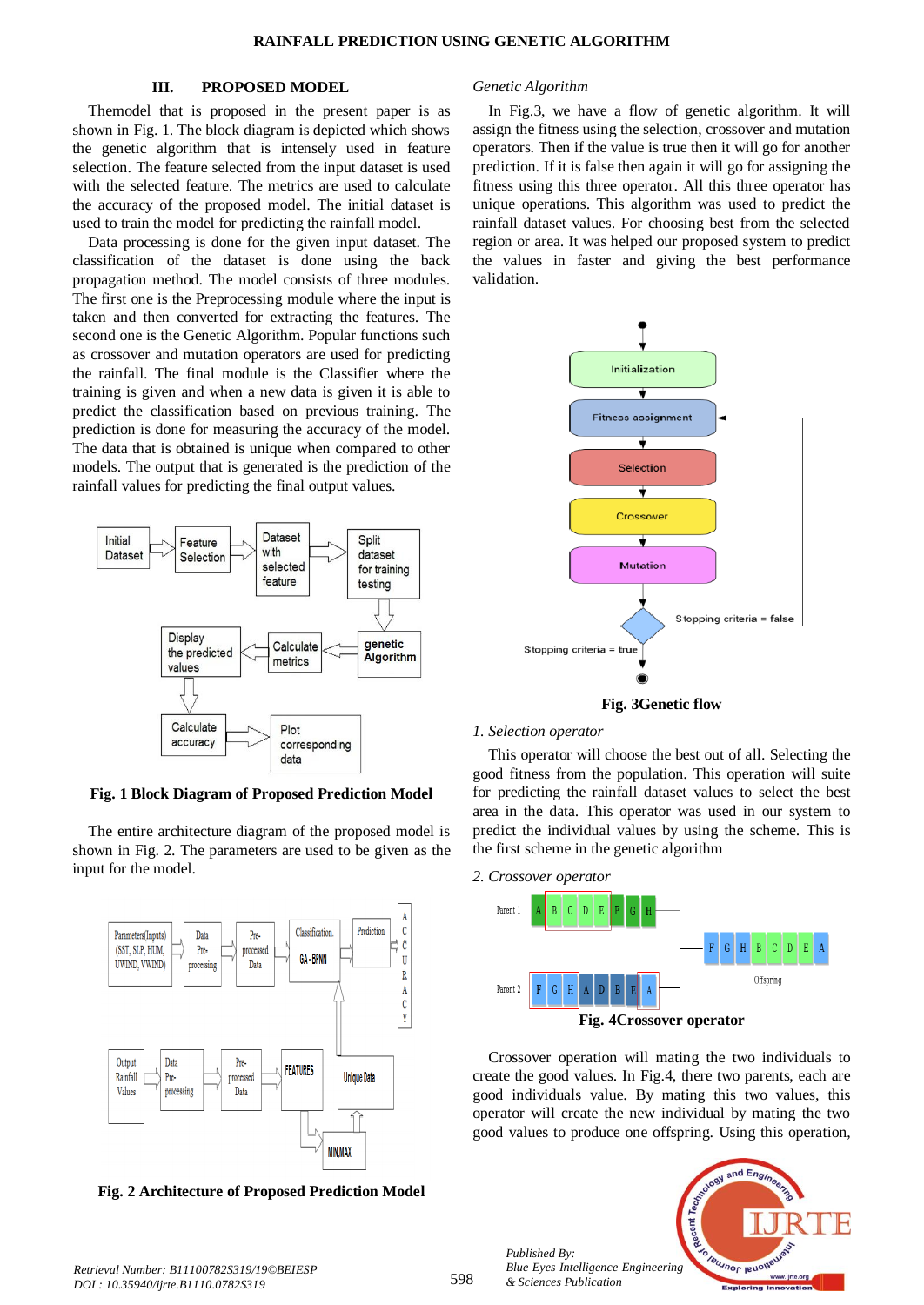we can predict the rainfall values with different datasets. It will also use to compare the best values out of two individuals. We have fixed this operation as second option in our proposed system, it was satisfied many areas while testing.



Mutation operator will insert the random values to the individuals for avoiding the diversity. Hence this scheme is proved the system very well and organized it many ways. We have proposed all these three schemes for predicting the best values from the dataset and the rainfall region. If we use the engine to predict the particular area, then mutation will set some values for previous predicted values for picking up the same data in later. We have discussed our result in the next section with some screeshots.

# **IV. EXPERIMENTAL RESULTS**

The experimental results are obtained using the Matlab software. The input dataset isfirst given to the classifier to obtain the accuracy of the entire model. In Fig. 6, the results obtained for predicting the rainfall is shown. The output target gives the rainfall that has been identified in the previous years of a given region. Here we have analyzed the best output by seeing the response time for series 1, then we have displayed the error area in the graph representation. So using this values of dataset. We can predict the rainfall in accurate and good response.



**Fig. 6Result Evaluation for Rainfall Prediction**



When we look into Fig.7, it is shown the prediction of rainfall in India with best performance validation. The model is able to predict the rainfall with better efficiency. In Fig.8, we can see the autocorrelation of error was set to limit for seeing the confidence and the prediction values in the best performance. Bode diagram will show the division point for in depth analysis. After inserting the rainfall dataset into our system, it will firstly show the response, error, performance analysis, autocorrelation and then bode diagram. Using this steps, we can collect the values from all scheme and building it as division type of graph.



**Fig. 8 Autocorrelation of error and bode diagram**

# **V. CONCLUSION**

There are numerous technologies that are growing with the growth in the technical era. Prediction of weather has intensively got a rapid growth in the imminent technological era. Genetic algorithms play a vital role in classification techniques and it also plays a vital role in predicting the weather of a specific area or a country for a particular period of time. In this paper, we have proposed an efficient model of using a genetic algorithm for predicting the rainfall in a particular area well before to avoid the loss of lives and property damage. The model proposed using genetic algorithm extracts the features from the given dataset. The proposed model is observed to perform better than any of the previously existing models. Future work could include the use of any security protocols for securing the entire system.



*Published By:*

*& Sciences Publication*